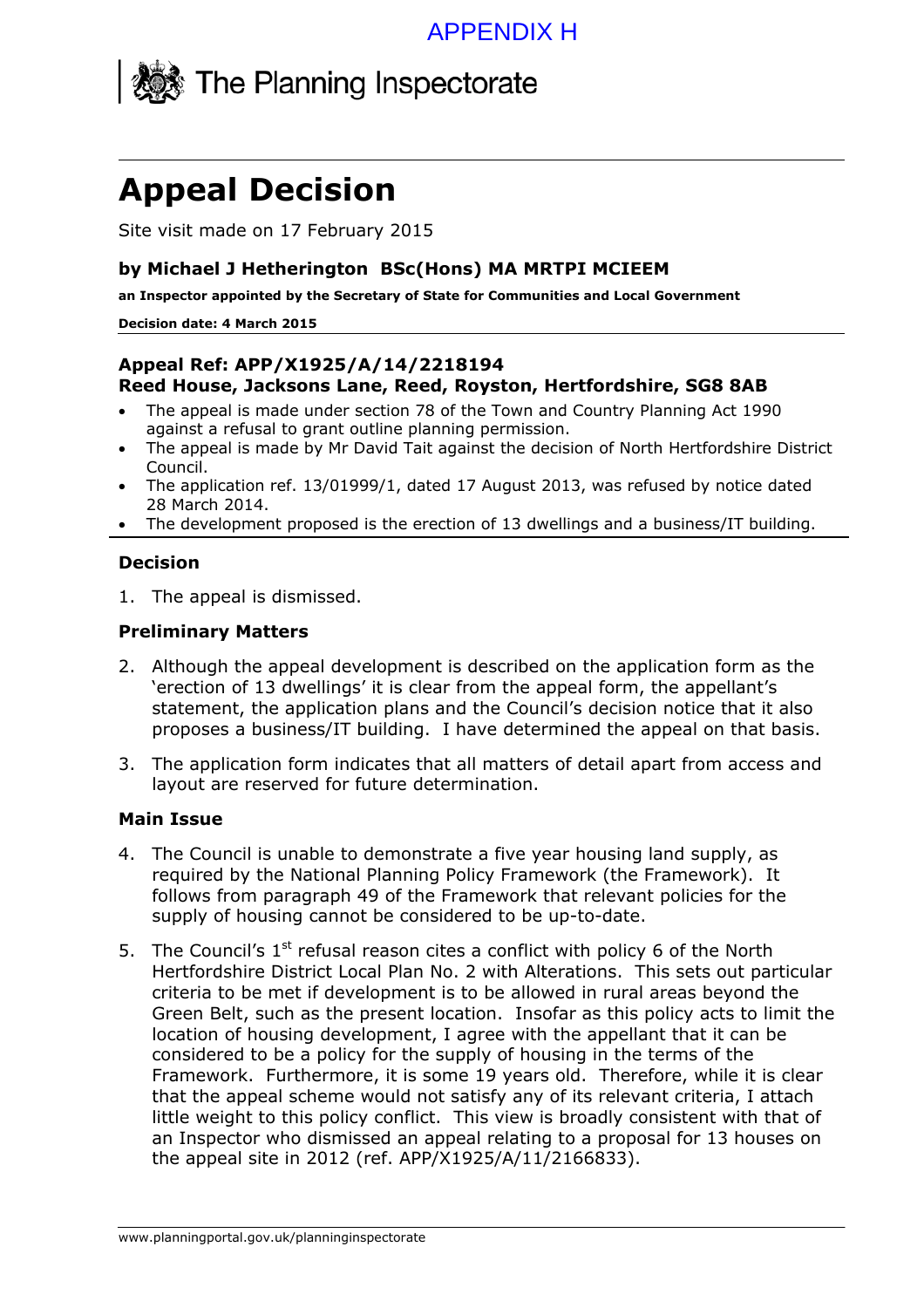- 6. In cases where paragraph 49 of the Framework applies, paragraph 14 of the same document states (unless material considerations indicate otherwise) that permission should be granted unless: any adverse impacts of doing so would significantly and demonstrably outweigh the benefits, when assessed against the policies in the Framework taken as a whole; or specific policies in the Framework indicate development should be restricted. It is not disputed that the appeal scheme would increase the local supply of housing.
- 7. Bearing this context in mind, the main issue in this appeal is whether the presumption in favour of granting planning permission set out in paragraph 14 of the Framework is overcome by any other considerations, namely:
	- (a) whether the proposed development would give rise to a significant reliance on private transport;
	- (b) the effect of the proposal on the setting of the Reed Conservation Area;
	- (c) its effect on the area's character, appearance and landscape setting; and
	- (d) whether adequate provision can be made to accommodate surface water run-off.

## **Reasons**

## *Reliance on Private Transport*

- 8. The village of Reed lies some three miles south of Royston. Local facilities include a school (for ages 3-9), village hall, children's playground, sports field, parish church, chapel and mobile library. The public house was vacant at the time of my site visit. There is a transport café and garage on the nearby A10. The village is served by a number of bus routes, which pass the appeal site.
- 9. The matter of the scheme's reliance upon private transport was also considered by the previous Inspector. In summary, he reached the view that while the introduction of a significant number of dwellings into the village could add support for existing facilities, the development itself would add to private car traffic and the number of journeys into towns. He felt that this would conflict with the Framework's aims of promoting sustainable development generally and sustainable transport in particular.
- 10. The appellant notes that the Council has recently granted planning permission for a development of 12 dwellings on a site at Brickyard Lane, Reed. It is contended that this amounts to a significant policy step-change in the Council's approach to the principle of new development in the village. However, I have not been made aware of any changes to relevant development plan policies. The Council has not withdrawn its  $2^{nd}$  refusal reason (relating to private transport use) in the present appeal. In respect of the Brickyard Lane decision, it comments that the particular features of the development concerned were sufficient to overcome the concerns raised by its officers, which included a similar refusal reason to that cited in the present appeal. I am not aware of the full circumstances of the Brickyard Lane proposal and, in any event, I must deal with the present appeal on its own merits.
- 11. Irrespective of the Brickyard Lane decision, and notwithstanding the inclusion of a business/IT building in the present scheme – an element that would accord with the Framework's support for flexible working practices – it seems to me that there has been no material improvement in the appeal site's accessibility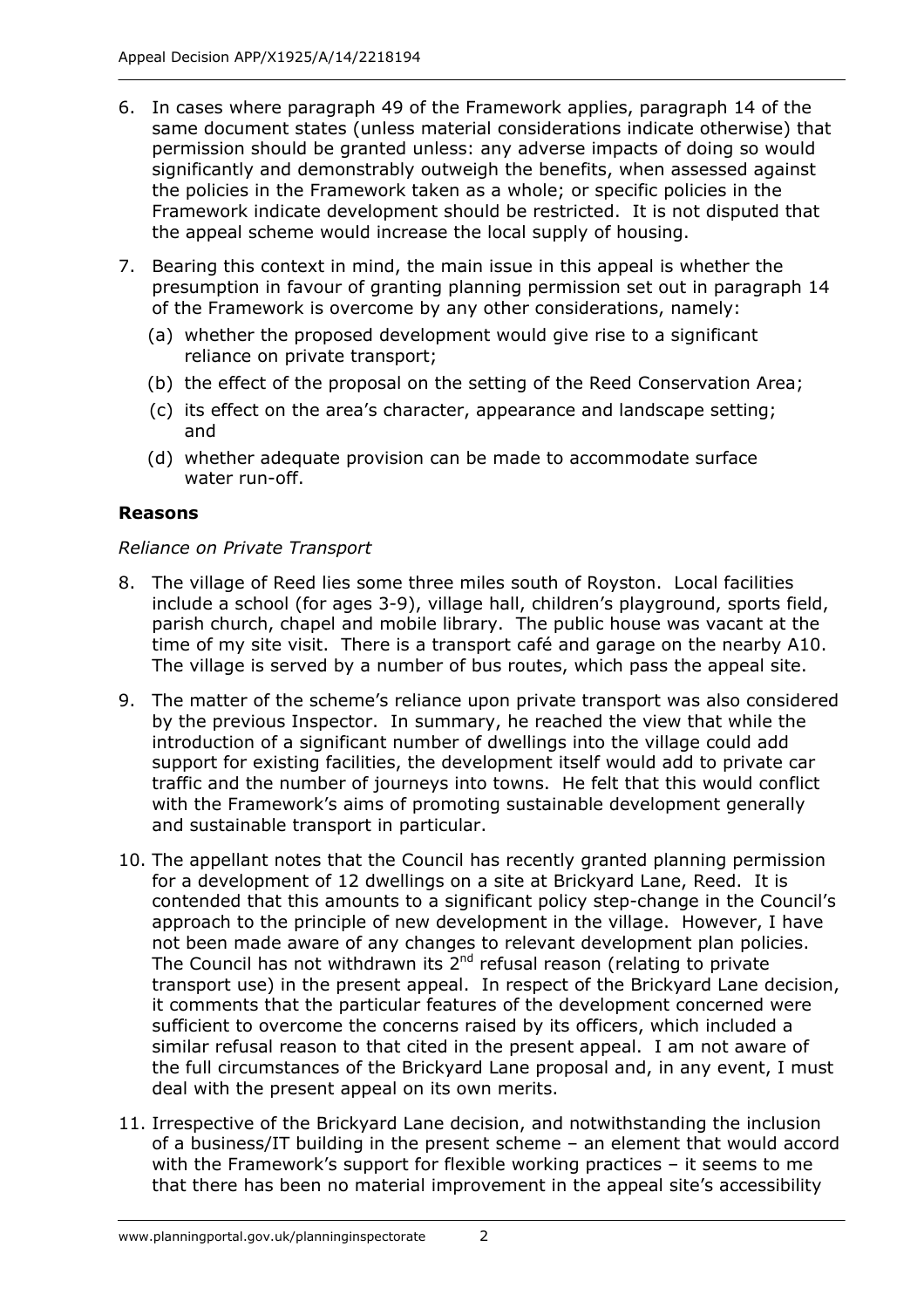since the date of the last appeal decision. The range of services and public transport facilities available to the village does not appear to have changed significantly since that time. While the appellant states that a small hybrid or electric car facility (probably comprising two vehicles with charging points) powered from a nearby solar plant has been considered, it is unclear how this would be secured through planning legislation. Furthermore, given that no specific car ownership restrictions are being proposed in respect of the scheme, I share the Council's view that a small facility of this type this would be unlikely to significantly reduce private car movements associated with the development.

12. Taking the above factors together, I see no reason to take a different view to that of my colleague in 2012 in respect of this matter. Accordingly, I consider that the scheme would be likely to give rise to a significant reliance on private transport. This would conflict with relevant requirements of the Framework, including the principle (included in paragraph 17) of actively managing patterns of growth to make the fullest use of public transport, walking and cycling.

## *Conservation Area*

13. The appeal site adjoins the Reed Conservation Area. This was described by an Inspector in an earlier (2005) appeal (noted in the 2012 appeal decision), as having an informal street layout with dispersed dwellings built amongst open fields and farm buildings. I find no reason to disagree with that assessment. In addition, I accept the view of my colleague in the 2012 appeal that openness is a key attribute of the Conservation Area, particularly in respect of the presence of a meadow in the centre of the village and the generally wide spacing between buildings or groups of buildings. I also agree with the later Inspector that the appeal site is screened from the Conservation Area by the existing houses and vegetation along Jacksons Lane. As such, views of the appeal scheme – the appearance and scale of which have yet to be finalised – would be limited. Furthermore, the intended site access would be wellseparated from the Conservation Area. For these reasons, I consider that the scheme would not adversely affect the Conservation Area's setting.

## *Character, Appearance and Landscape Setting*

- 14. The Council's  $4<sup>th</sup>$  refusal reason, which relates to the siting, design and layout of the scheme, refers to paragraph 53 of the Framework. This paragraph requires local planning authorities to consider the case for setting out policies to resist inappropriate development of residential gardens. However, I have not been referred to any development plan policy that has been prepared in that context. Accordingly, I share the appellant's view that this paragraph does not bear directly upon the appeal proposal.
- 15. Nevertheless, I am aware that the previous (2012) Inspector objected to the last scheme in respect of this matter. Specifically, he was concerned about the layout of that proposal: he considered that this would not be as tight-knit as the smaller modern groups or the farm buildings found in the village, nor would it have the linear character of more traditional houses. However, he noted that the visual impact on the open land to the north would be limited by screening.
- 16. In the present case, the appeal scheme proposes three groups of buildings around the edge of the site with amenity space in the middle and on The Joint frontage. To my mind, this arrangement would be broadly consistent with the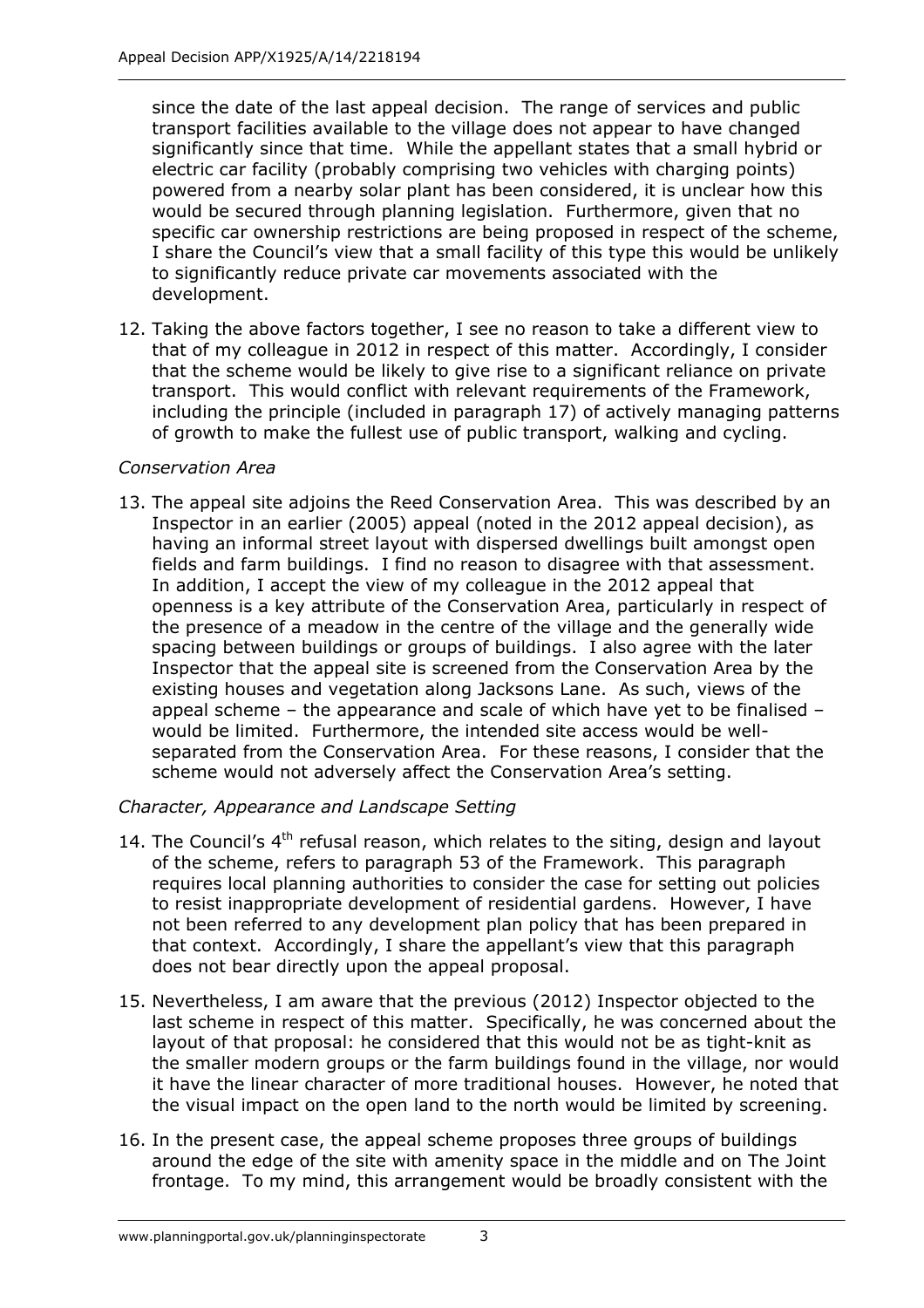pattern of tight-knit building groups separated by more open areas described above. The screening along the site's northern boundary remains in place, limiting views towards (or from) the land to the north. I see no reason in principle why appropriate building designs and sympathetic landscaping within the site could not be achieved: were the scheme otherwise acceptable, these are matters that could be considered at the reserved matters stage. Subject to this, I am satisfied that the area's character, appearance and landscape setting would not be materially harmed.

## *Surface Water Drainage*

- 17. The Environment Agency (EA) objects to the scheme on the grounds that it has not been shown, first, that the entire drainage system could be contained within the application site and, second, that the capacity of the final receiving pond in the garden of Reed House is sufficient to cope with surface water flows arising from the development. These factors, it is stated, could result in an increased risk of flooding both within and outside the site.
- 18. In response to the EA's concerns the appellant has commissioned a consulting engineer to prepare a drainage scheme (drawing no. 10-5217\_XX-DR-D200 PL1). In respect of surface water discharge, this relies on land that lies outside the red-line site boundary on the plans that were determined by the Council. Specifically, the final receiving pond, which lies to the south of Reed House, and part of storage pond 2 lie outside that boundary. While an updated site plan has been submitted (no. 0870/200D) that includes an additional area (sufficient to accommodate the remainder of storage pond 2) within the redline boundary, this post-dates the Council's refusal of planning permission. It seems to me that this amounts to a material change to the original planning application that, if accepted at this stage, could prejudice other parties' cases. Furthermore, the extended area does not include the final receiving pond.
- 19. It is accepted that the relevant land is within the appellant's control. However, I share the EA's concern that if its ownership were to be separated from that of the appeal site, the continued integrity of the drainage system could not be guaranteed. The appellant suggests that in such circumstances the ponds could be covenanted to be maintained for surface water drainage purposes, adding that it would be in the interests of the appellant (who occupies Reed House) to do so. However, no mechanism has been put forward that would enable this outcome to be secured through a grant of planning permission. Given the need for ongoing maintenance and management, which would need to be undertaken irrespective of any future changes in ownership, I do not feel that the imposition of a planning condition would be sufficient for that purpose.
- 20. For these reasons, I cannot be sure that the necessary surface water drainage arrangements would be secured in the event that planning permission were to be granted for the scheme. Accordingly, it has not been demonstrated that adequate provision can be made to accommodate surface water run-off. Failure to make such provision could result in an increased risk of flooding.
- 21. In addition, it is unclear whether the EA's technical concern in respect of the capacity of the final receiving pond to accept additional surface water inflow has been satisfactorily addressed. Were the proposed drainage arrangements otherwise acceptable, this is a matter upon which I would seek clarification. However, it does not affect my comments above.